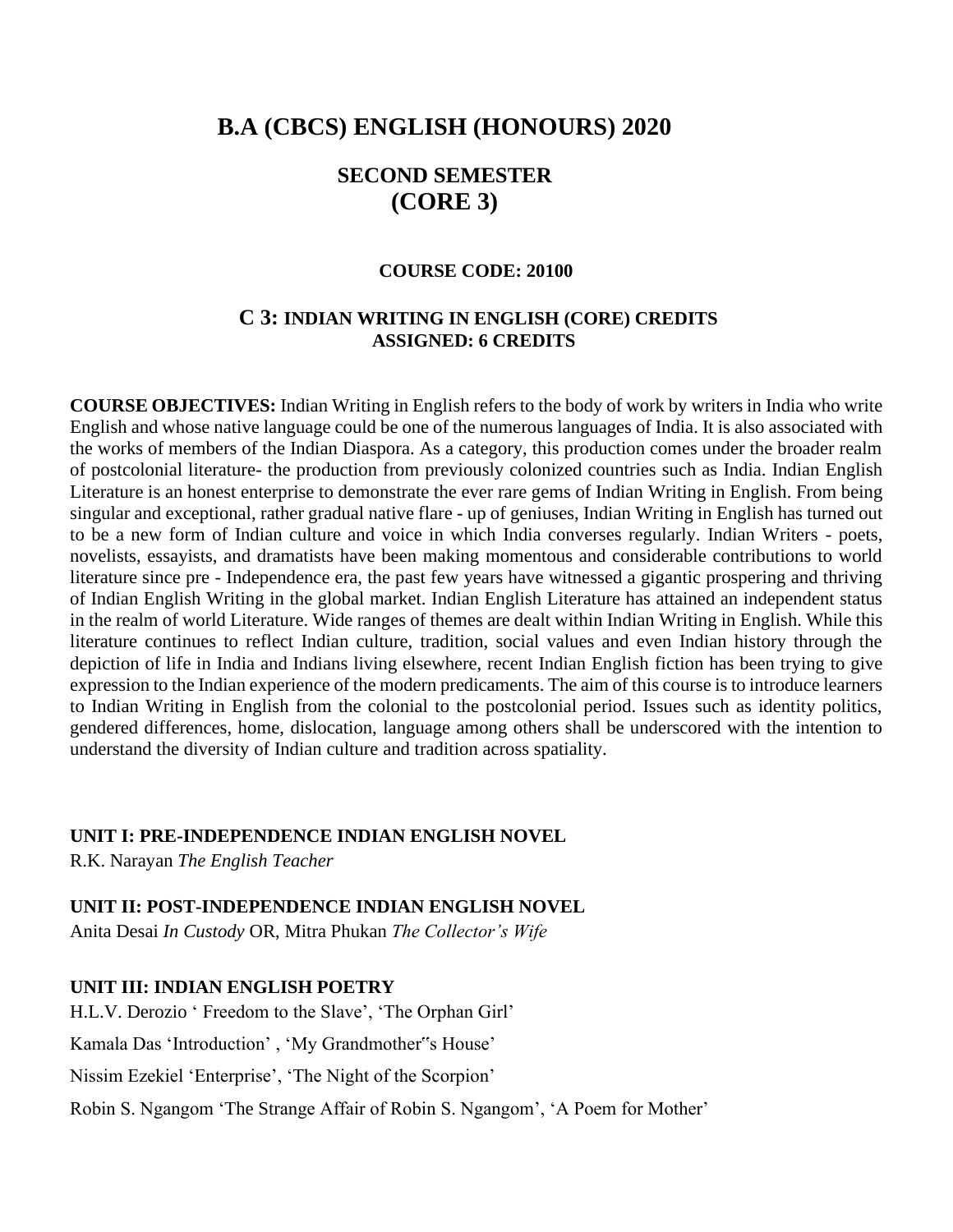#### **UNIT IV: INDIAN ENGLISH SHORT STORIES**

Mulk Raj Anand 'Two Lady Rams' Salman Rushdie 'The Free Radio' Shashi Deshpande 'The Intrusion'

# **SUGGESTED TOPICS AND BACKGROUND PROSE READINGS FOR CLASS PRESENTATIONS**

# **TOPICS** Indian English Indian English Literature and its Readership Themes and Contexts of the Indian English Novel The Aesthetics of Indian English Poetry Modernism in Indian English Literature

#### **MODE OF ASSESSMENT:**

#### **Internal Assessment: 20 marks**

(Sessional test 1: 5marks, Sessional test 2: 5 marks, Presentation/viva voce/Group discussion: 5 marks, Attendance: 5 marks)

Total: 20 marks

\_\_\_\_\_\_\_\_\_\_\_\_\_\_\_\_\_\_\_\_\_\_\_\_\_\_\_\_\_\_\_\_\_\_\_\_\_\_\_\_\_\_\_\_\_\_\_\_\_\_\_\_\_\_\_\_\_\_\_\_\_\_\_\_\_\_\_\_\_

#### **Final Examination: 80 marks**

Unit 1: 1 long answer question + 1 short note/analysis  $(15+05)$  = 20 marks

Unit 2: 1 long answer question + 1 short note /analysis  $(15+05)$  = 20 marks

Unit 3: 1 long answer question + 1 short note/analysis  $(15+05)$  = 20 marks

Unit 4: 1 long answer question + 1 short note/analysis  $(15+05)$  = 20 marks

Total: =80 marks

\_\_\_\_\_\_\_\_\_\_\_\_\_\_\_\_\_\_\_\_\_\_\_\_\_\_\_\_\_\_\_\_\_\_\_\_\_\_\_\_\_\_\_\_\_\_\_\_\_\_\_\_\_\_\_\_\_\_\_\_\_\_\_\_\_\_\_\_\_\_\_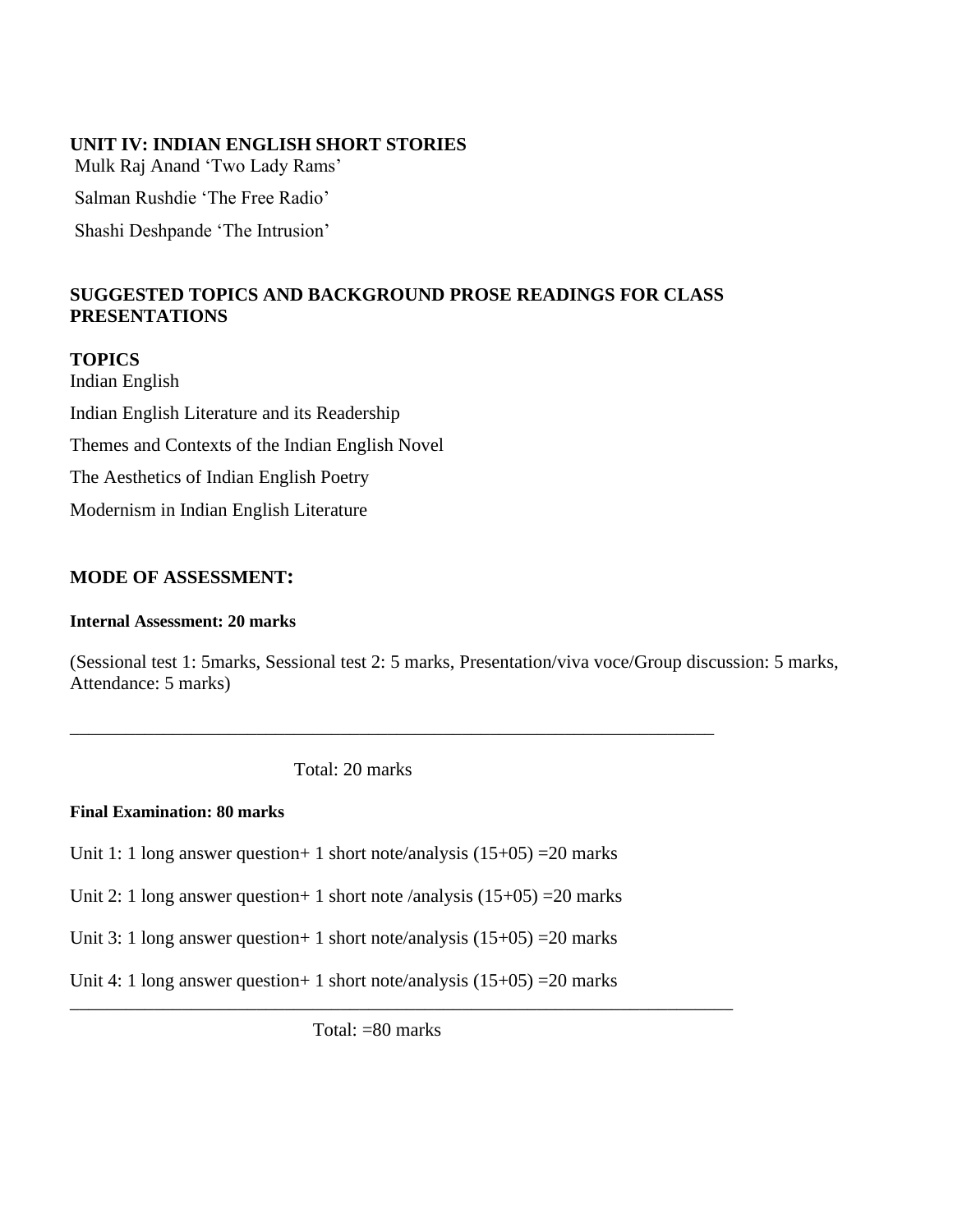# **EXPECTED LEARNER OUTCOME**

It is believed that learners, after the culmination of this course, shall be in a better position to appreciate the diversity of customs and traditions in India, would be able to map the intellectual trajectory from the pre- to post -independence period, and get the feel of the advancement that Indian writers in English are making, for which they are receiving plaudits, both at home as well as abroad.

#### **RECOMMENDED READINGS**

1. Raja Rao, Foreword to *Kanthapura* (New Delhi: OUP, 1989) pp. v–vi.

2. Salman Rushdie, "Commonwealth Literature does not exist", in *Imaginary Homelands* (London: Granta Books, 1991) pp. 61–70.

3. Meenakshi Mukherjee, "Divided by a Common Language", in *The Perishable Empire* (New Delhi: OUP, 2000) pp.187–203.

4. Bruce King, "Introduction", in *Modern Indian Poetry in English* (New Delhi: OUP, 2nd edn, 2005) pp. 1–10.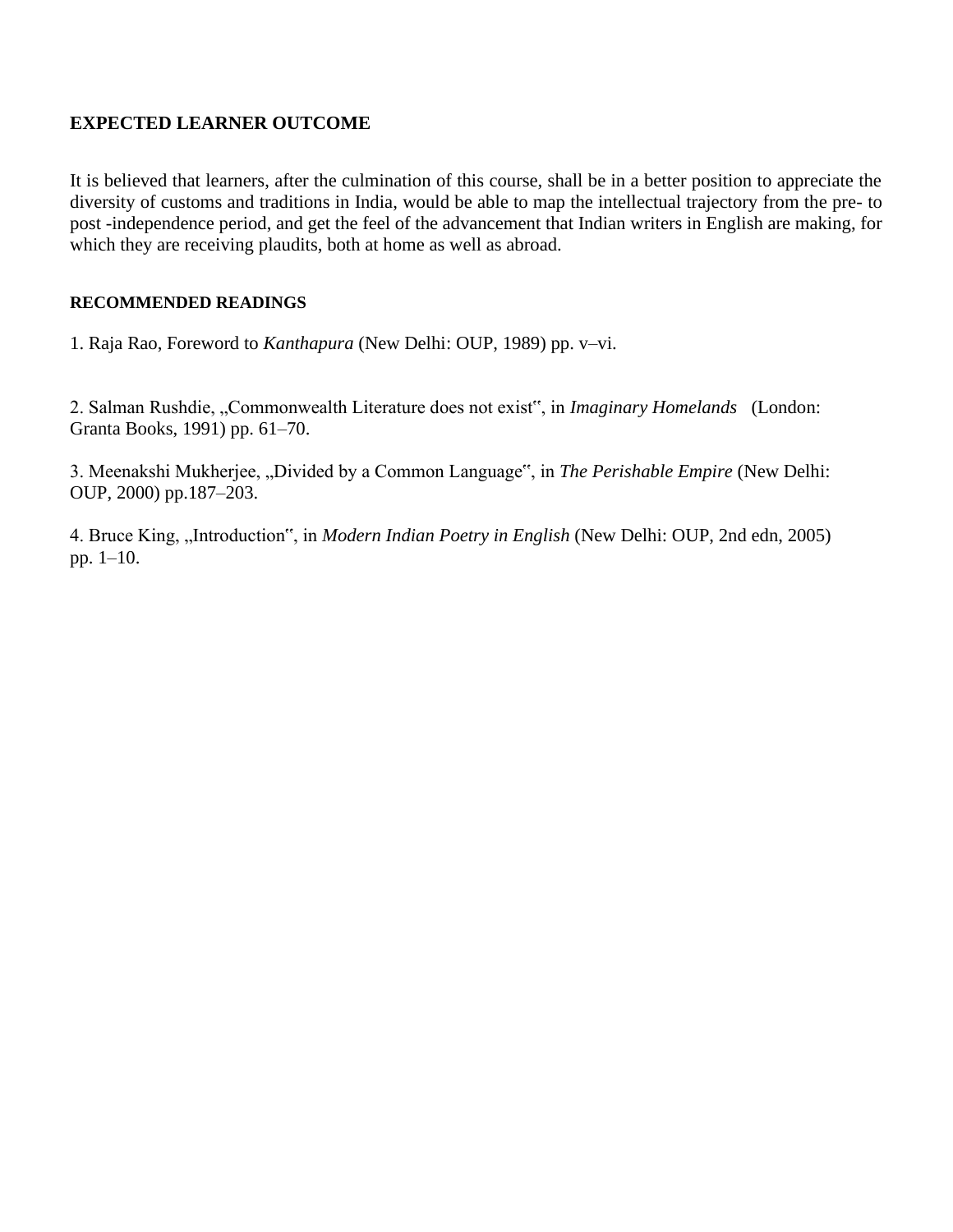# **B.A (CBCS) ENGLISH (HONOURS) 2020(**

# **SECOND SEMESTER (CORE 4)**

#### **C 4: BRITISH POETRY AND DRAMA: 14TH TO 17TH CENTURIES (CORE)**

#### **CREDITS ASSIGNED: 6 CREDITS**

**COURSE OBJECTIVES:** The objective of this course is to acquaint the learners with British poetry and drama from Chaucer to Shakespeare. The texts prescribed relate to the Age of Chaucer, Pre-Elizabethan and Elizabethan periods. Shakespeare figures predominantly in this course, with a tragedy, comedy and two sonnets prescribed. Marlowe"s play encapsulates the spirit of the Renaissance, thereby placing the Elizabethan period in a proper perspective.

# **UNIT I: POETRY**

Geoffrey Chaucer, *The Wife of Bath's Prologue* Edmund Spenser, Selections from *Amoretti*: Sonnet LVII: 'Sweet warrior...' Sonnet LXXV: 'One day I wrote her name...' William Shakepeare, Sonnet 30, 116 John Donne 'The Sunne Rising', 'Death be Not Proud'

#### **UNIT II: ELIZABETHAN/RENAISSANCE DRAMA**

Christopher Marlowe, *Doctor Faustus*

#### **UNIT III: SHAKESPEARE'S TRAGEDY**

William Shakespeare, *Macbeth*

#### **UNIT IV: SHAKESPEARE'S COMEDY**

William Shakespeare, *Twelfth Night*

#### **SUGGESTED TOPICS AND BACKGROUND PROSE READINGS FOR CLASS PRESENTATIONS**

**TOPICS** Renaissance Humanism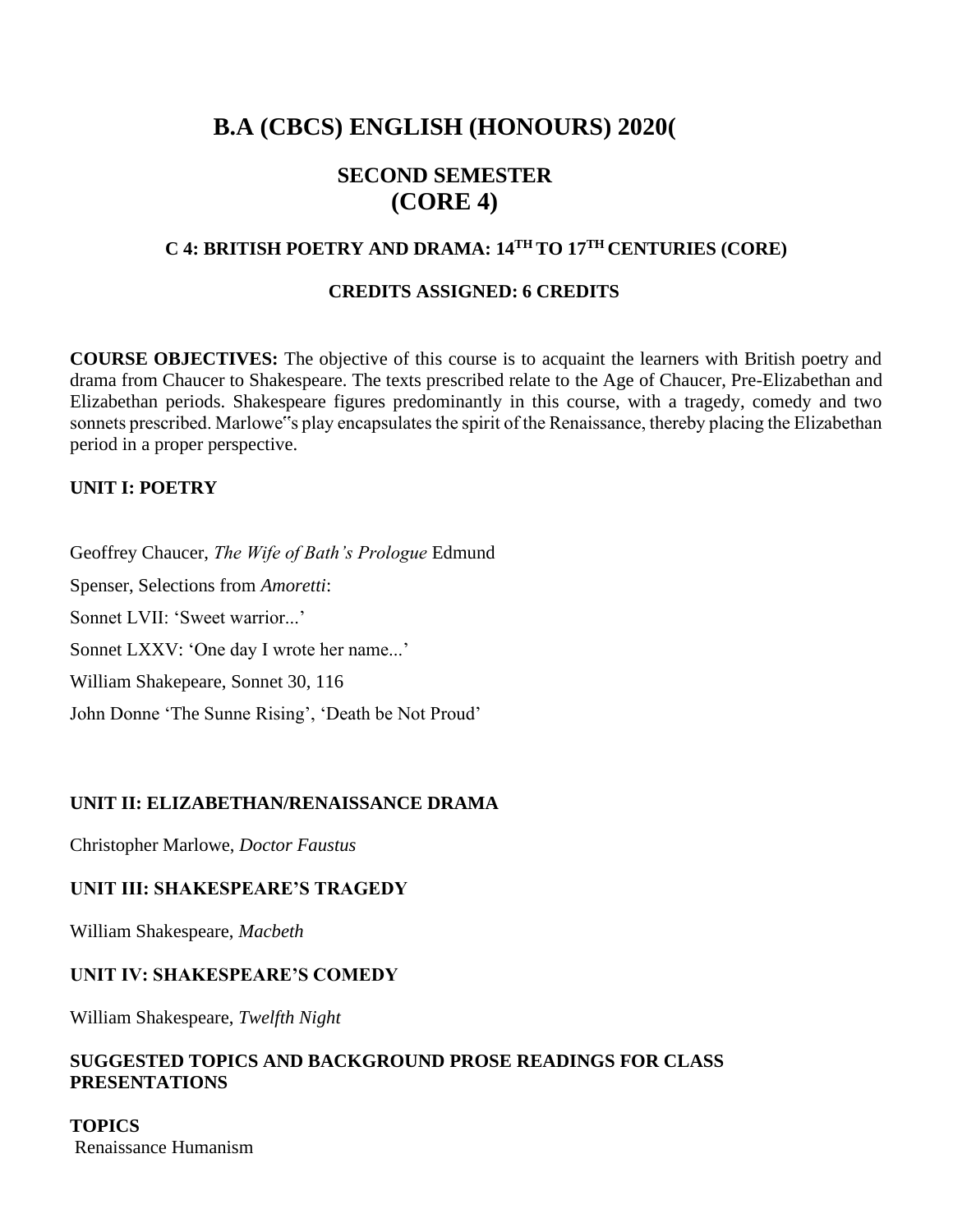The Stage, Court and City Religious and Political Thought Ideas of Love and Marriage The Writer in Society

#### **MODE OF ASSESSMENT:**

#### **Internal Assessment: 20 marks**

(Sessional test 1: 5marks, Sessional test 2: 5 marks, Presentation/viva voce/Group discussion: 5 marks, Attendance: 5 marks)

Total: 20 marks

\_\_\_\_\_\_\_\_\_\_\_\_\_\_\_\_\_\_\_\_\_\_\_\_\_\_\_\_\_\_\_\_\_\_\_\_\_\_\_\_\_\_\_\_\_\_\_\_\_\_\_\_\_\_\_\_\_\_\_\_\_\_\_\_\_\_\_\_\_

#### **Final Examination: 80 marks**

Unit 1: 1 long answer question+ 1 short note/analysis (15+05) = 20 marks Unit 2: 1 long answer question+ 1 short note /analysis  $(15+05)$  =20 marks Unit 3: 1 long answer question+ 1 short note/analysis  $(15+05)$  = 20 marks Unit 4: 1 long answer question + 1 short note/analysis  $(15+05)$  = 20 marks

Total: =80 marks

# **EXPECTED LEARNER OUTCOME**

After completing this course, the learners would be in a position to determine the influence of the European Renaissance on the works of the Elizabethan authors, including Shakespeare.

#### **RECOMMENDED READINGS**

1. Pico Della Mirandola, excerpts from the *Oration on the Dignity of Man*, in *The Portable Renaissance Reader*, ed. James Bruce Ross and Mary Martin McLaughlin (New York: Penguin Books, 1953) pp. 476–9.

2. John Calvin, 'Predestination and Free Will', in *The Portable Renaissance Reader*, ed. James Bruce Ross and Mary Martin McLaughlin (New York: Penguin Books, 1953) pp. 704– 11.

3. Baldassare Castiglione, 'Longing for Beauty' and 'Invocation of Love', in Book 4 of *The Courtier* ,'Love and Beauty', tr. George Bull (Harmondsworth: Penguin, rpt. 1983) pp. 324– 8, 330–5.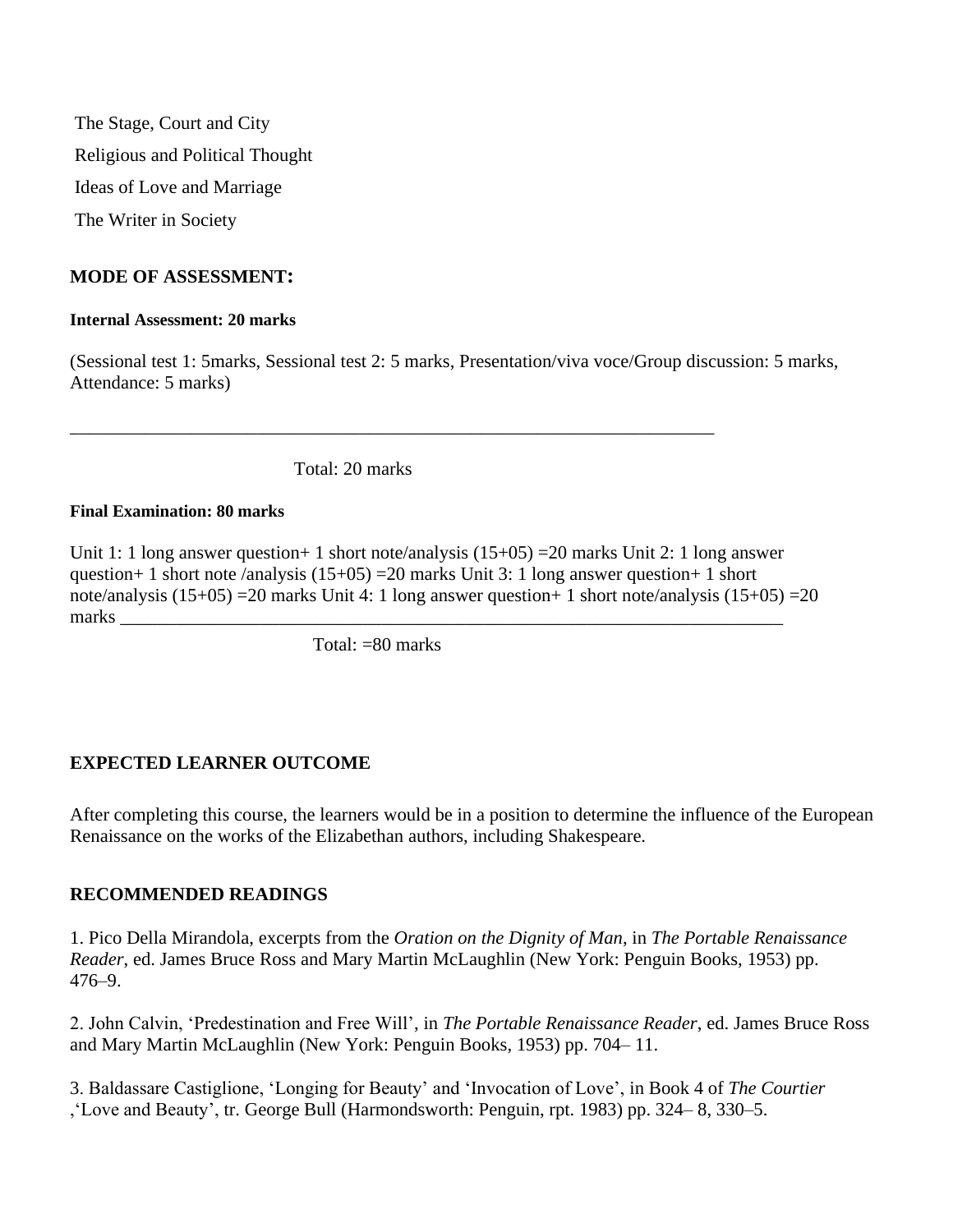4. Philip Sidney, *An Apology for Poetry*, ed. Forrest G. Robinson (Indianapolis: Bobbs Merrill, 1970) pp. 13–18.

# **SECOND SEMESTER**

# **GENERIC ELECTIVE (GE 2)**

# **COURSE CODE: 20210**

# **GE 2: MEDIA AND COMMUNICATION SKILLS**

# **CREDITS ASSIGNED: 6 CREDITS**

**COURSE OBJECTIVES:** The objective of this course is to introduce learners to media and communication skills. In this digital-visual landscape, it is necessary to be equipped with knowledge and technical expertise of new media. This course will enable learners with skills pertaining to mass communication in all its manifestations.

# **UNIT I: INTRODUCTION TO MASS COMMUNICATION**

- i). Mass Communication and Globalization
- ii). Forms of Mass Communication

# **Topics for student presentations:**

- a). Case studies on current issues Indian journalism
- b). Performing street plays
- c). Writing pamphlets and posters, etc.

# **UNIT II: ADVERTISEMENT**

- i). Types of advertisements
- ii). Advertising ethics
- iii). How to create advertisements/storyboards

# **Topics for Student Presentations:**

- a. Creating an advertisement/visualization
- b. Enacting an advertisement in a group
- c. Creating jingles and taglines

# **UNIT III: MEDIA WRITING**

i). Scriptwriting for TV and Radio

ii). Writing News Reports and Editorials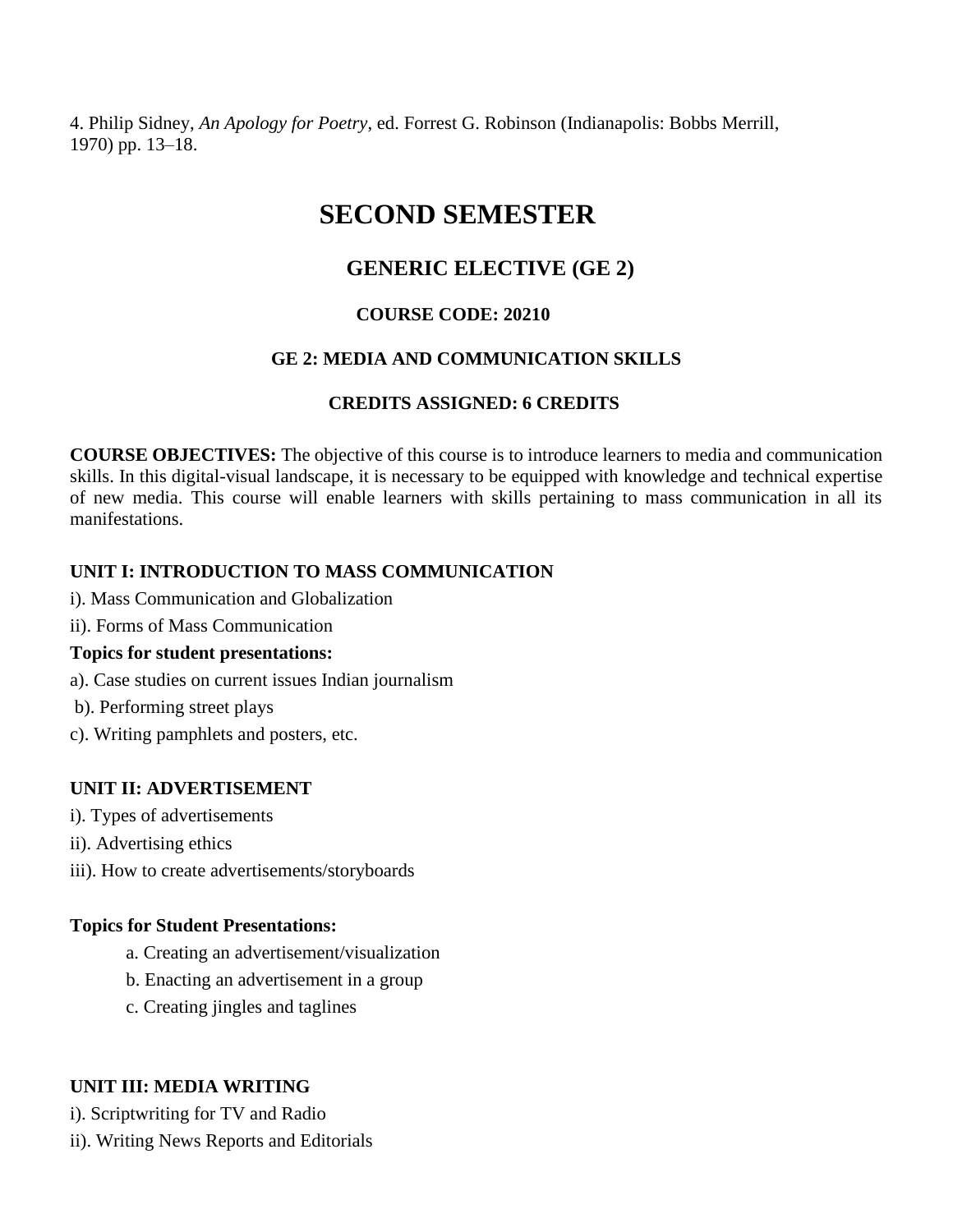iii). Editing for Print and Online Media

#### **Topics for Student Presentations:**

a) Script writing for a TV news/panel discussion/radio programme/hosting Radio programmes on community radio

b) Writing news reports/book reviews/film reviews/TV program reviews/interviews

c) Editing articles

d) Writing an editorial on a topical subject

# **UNIT IV: INTRODUCTION TO CYBER MEDIA AND SOCIAL MEDIA**

- i). Types of Social Media
- ii). The Impact of Social Media
- iii). Introduction to Cyber Media

**MODE OF ASSESSMENT: Internal Assessment: 20 marks** (Sessional test 1: 5marks, Sessional test 2: 5 marks, Presentation/viva voce/Group discussion: 5 marks, Attendance: 5 marks)

Total: 20 marks

\_\_\_\_\_\_\_\_\_\_\_\_\_\_\_\_\_\_\_\_\_\_\_\_\_\_\_\_\_\_\_\_\_\_\_\_\_\_\_\_\_\_\_\_\_\_\_\_\_\_\_\_\_\_\_\_\_\_\_\_\_\_\_\_\_\_\_\_\_

#### **Final Examination: 80 marks**

Unit 1: 1 long answer question + 1 short note/analysis  $(15+05)$  = 20 marks Unit 2: 1 long answer question+ 1 short note /analysis  $(15+05)$  = 20 marks Unit 3: 1 long answer question+ 1 short note/analysis (15+05) =20 marks Unit 4: 1 long answer question+ 1 short note/analysis (15+05) =20 marks **weeks** 

Total: =80 marks

**EXPECTED LEARNER'S OUTCOME** It is expected that this course will act as a beginner 's guide to media communication. It will enable them to opt for a career in journalism, television or digital media by continuing their study in this field in more rigorous terms in their postgraduate level.

# **RECOMMENDED READINGS**

1. Em Griffin. *Communication – A First Look at Communication Theory*, Ed. VIII, McGraw Hill, 2008.

2. M.V. Kamath. *Professional Journalism*. New Delhi. Vikash Publishing House,1980.

3. Harold Evans. *Essential English for Journalists, Editors and Writers*. London:

Random House, 2000.

4. Denis Mqnail. *Mass Communication*. New Delhi: Om Books, 2000.

5. Jan Sarvaes, ed. *Communication for Development and Social Change*. New Delhi:

Sage, 2007.

6. Andrew Boyd. Broadcast Journalism: Techniques of Radio and Television News.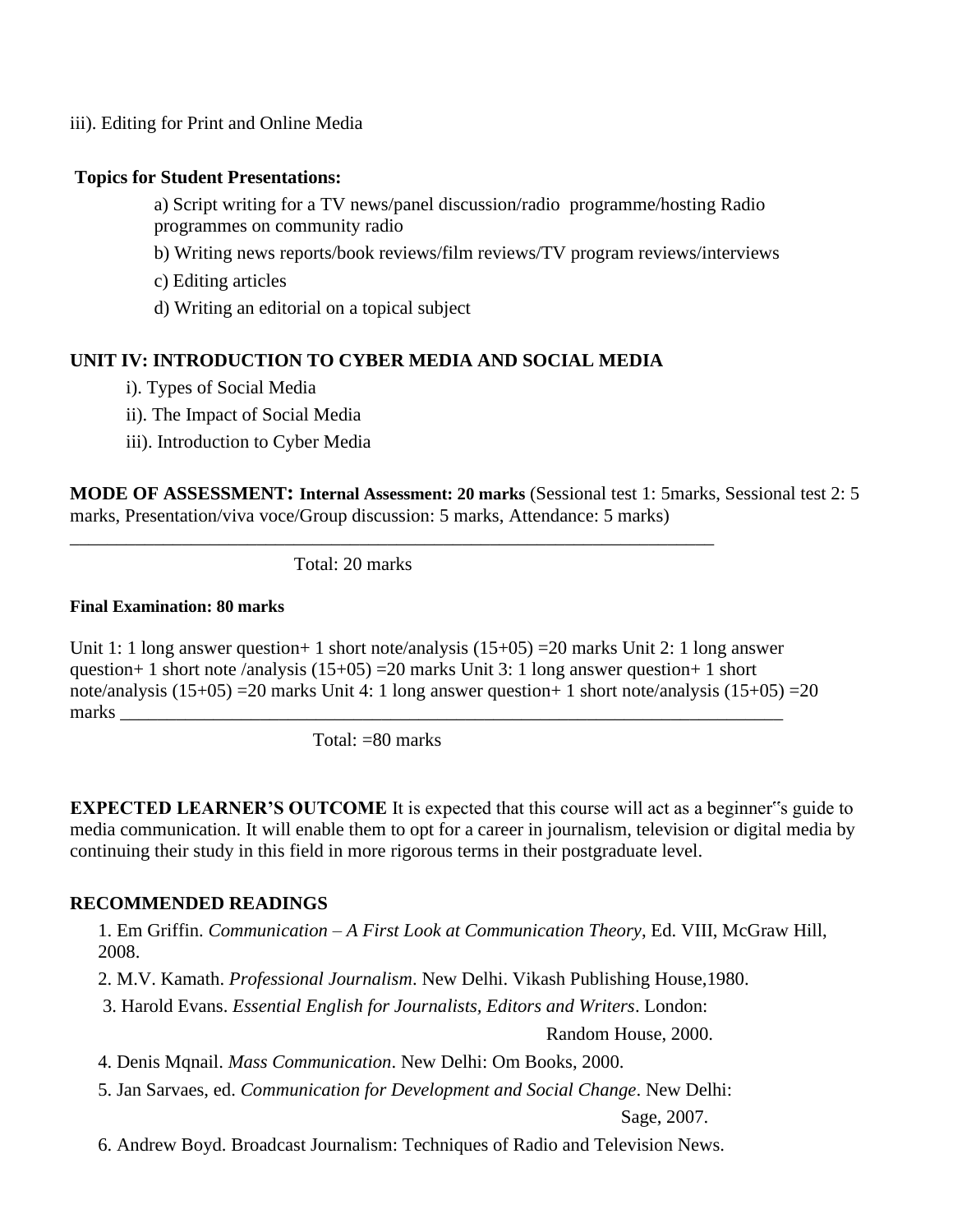Hastings House, 1978. 7. Mark W. Hall. *Broadcast Journalism: An Introduction to News Writing*. Hastings House, 1978. 8. Tony Feldman. *An Introduction to Digital Media.* London, Routledge, 2004.

9. Brian Carroll. *Writing for Digital Media*. London: Routledge, 2010.

# **B.A (CBCS) ENGLISH (NON HONOURS) SEMESTER II**

# **ENGLISH: WRITING SKILLS II (5+1 CREDITS)**

# **(Compulsory Course for students of B.A & B.Com (Non Honours) Programmes)**

1. Interview

2. Feature article

- 3. Questionnaire/ Survey
- 4. Essay/Speech writing
- 5. Report writing
- 6. Dialogue writing

# **Internal assessment (20 marks)**

Speaking skills, Listening/ comprehension Project work

# **Suggested projects**

Creative writing, Theatre Action Group (TAG)/ other theatre groups, *Billy Elliot*, Translating a poem, Arranged marriages, Interviewing a celebrity, Writing a newspaper article on a current topic, Today's youth and youth icons, Leadership and politics, Examination system and benefits of reform, The *Mahabharata*, Communalism, Gender discrimination, Social activism.

# **MODE OF ASSESSMENT:**

# **Internal Assessment: 20 marks**

(Sessional test 1: 5marks, Sessional test 2: 5 marks, Presentation/viva voce/Group discussion/projects: 5 marks, Attendance: 5 marks)

Total: 20 marks

# **Final Examination: 80 marks**

Unit 1 to 6: 6 long answer questions (one from each unit) x 10 marks each  $= 60$  marks

\_\_\_\_\_\_\_\_\_\_\_\_\_\_\_\_\_\_\_\_\_\_\_\_\_\_\_\_\_\_\_\_\_\_\_\_\_\_\_\_\_\_\_\_\_\_\_\_\_\_\_\_\_\_\_\_\_\_\_\_\_\_\_\_\_\_\_\_\_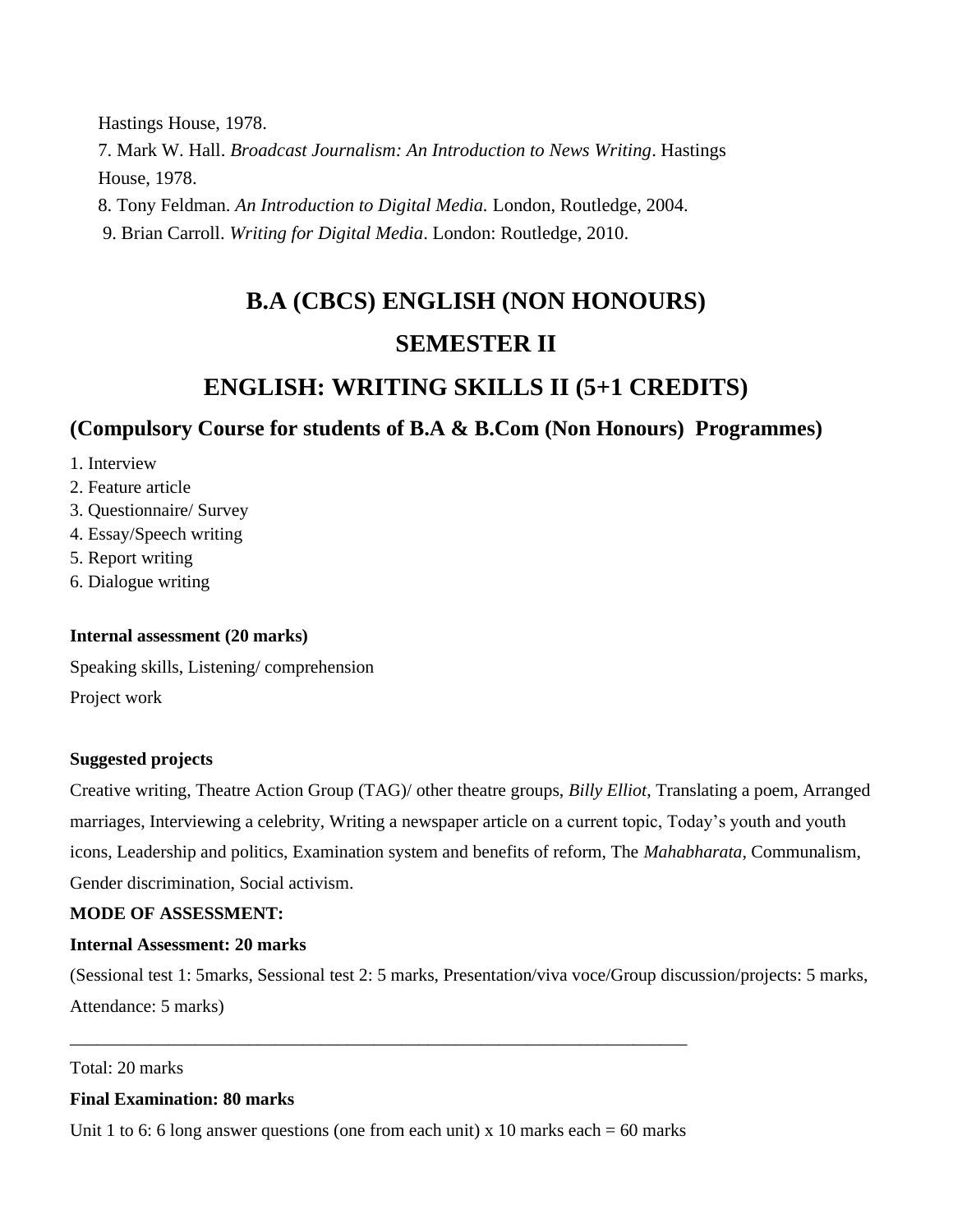Unit 1 to 6: 4 short answer questions (out of  $\sin$ ) + 5 marks each = 20 marks

\_\_\_\_\_\_\_\_\_\_\_\_\_\_\_\_\_\_\_\_\_\_\_\_\_\_\_\_\_\_\_\_\_\_\_\_\_\_\_\_\_\_\_\_\_\_\_\_\_\_\_\_\_\_\_\_\_\_\_\_\_\_\_\_\_\_\_\_\_\_\_

Total: =80 marks

#### **Recommended Readings**

*Fluency in English* Part II, Delhi: Oxford University Press, 2015. *El Dorado: A Textbook of Communication Skills*, Orient Blackswan Private Limited, Hyderabad, 2014, Units 6- 10. *Interchange,* Workbook III, Fourth Edition, Cambridge University Press, Delhi, 2015, Units 9 -16. *New Headway,* Intermediate Student's Book, 3rd Edition, Oxford University Press, 2012, Units 6-12. *Write to be Read*: *Reading, Reflecting & Writing*, Cambridge University Press, Delhi, First South Asian edition 2014, Units 5-7

# **SEMESTER II (5+1 CREDITS)**

# **DSC 1B: MODERN INDIAN LITERATURE**

# **[For those students of B.A & B.Com (Non Honours) opting English as a DSC2 or DSC 3 subject]**

**Course Description:** The objective of this course is to introduce learners to the most outstanding works produced in Modern Indian literature (from Premchand to Mahasweta Devi). Contemporary concerns find ample space texts ranging from short stories to poems.

#### **Unit I: Short Stories**

Premchand, 'The Holy Panchayat' R.K. Narayan, 'The M.C.C.' Vaikom Muhammad Basheer, 'The Card-Sharper's Daughter' Saadat Hasan Manto, 'Toba Tek Singh' Ambai, 'Squirrel' Ismat Chugtai, 'Lihaaf' **Unit II: Poems**  The Victorian Age to the Twentieth Century: (twelve poems) **Unit III: Story:**  Mahasweta Devi, 'The Hunt'